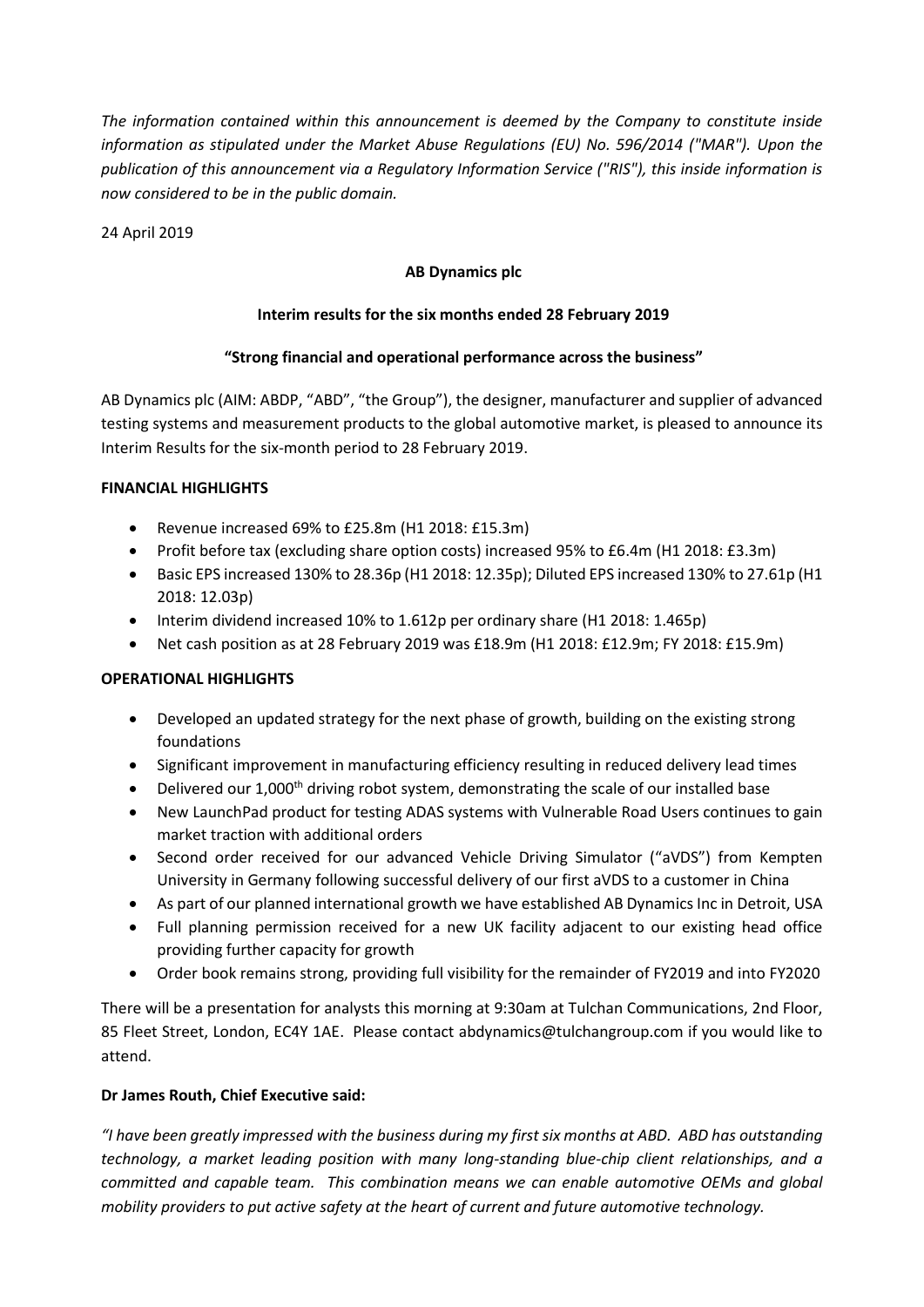*The active safety market continues to grow and develop, supported by long term structural and regulatory growth drivers. Today, we have set out how ABD will move forward through the next stage of its corporate development in a sustainable manner, leveraging the strengths of the business while making targeted investments to drive future growth. We have already made some initial progress toward these strategic objectives, which have contributed to what is a very positive financial and operational performance for the first half and which gives us confidence in the remainder of the current financial year".*

#### **Enquiries:**

| <b>AB Dynamics plc</b><br>Tony Best, Non-Executive Chairman<br>Dr James Routh, Chief Executive Officer<br>Mat Hubbard, Chief Technology Officer<br>Rob Hart, Chief Financial Officer | 01225 860 200 |
|--------------------------------------------------------------------------------------------------------------------------------------------------------------------------------------|---------------|
| <b>Cairn Financial Advisers (Nomad)</b><br><b>Tony Rawlinson</b><br>Liam Murray<br><b>Richard Nash</b>                                                                               | 0207 213 0880 |
| <b>Cantor Fitzgerald Europe (Broker)</b><br>Phil Davies, David Foreman (Corporate Finance)<br>Caspar Shand Kydd, Keith Dowsing (Equity Sales)                                        | 0207 894 7000 |
| <b>Tulchan Communications</b><br>James Macey White<br>Matt Low                                                                                                                       | 0207 353 4200 |

The person responsible for arranging the release of this information is Dr James Routh, CEO of the Company.

#### **Chairman's Statement**

#### **Introduction**

Deborah Roney

I am delighted that the Group continues to go from strength to strength, reporting another period of strong progress. Since ABD joined the AIM market in 2013, interim revenue and adjusted operating profit have shown compound annual growth of 31% and 41% respectively (based on H1 2014 to H1 2019). We continue to benefit from our leading position in the market for advanced automotive test and measurement equipment that enables our customers to develop and introduce ever more sophisticated vehicles incorporating enhanced levels of safety and autonomy. Our sustained performance remains a testament to the quality and commitment of our employees, now numbering 174 (H1 2018: 130), who design, manufacture and support equipment that continues to enhance our reputation for innovation and reliability. We continue to invest in our manufacturing capacity and international footprint, our capabilities and our people, and the Board looks forward to the next stage in the development of the Group under the leadership of our new Chief Executive Officer, Dr James Routh.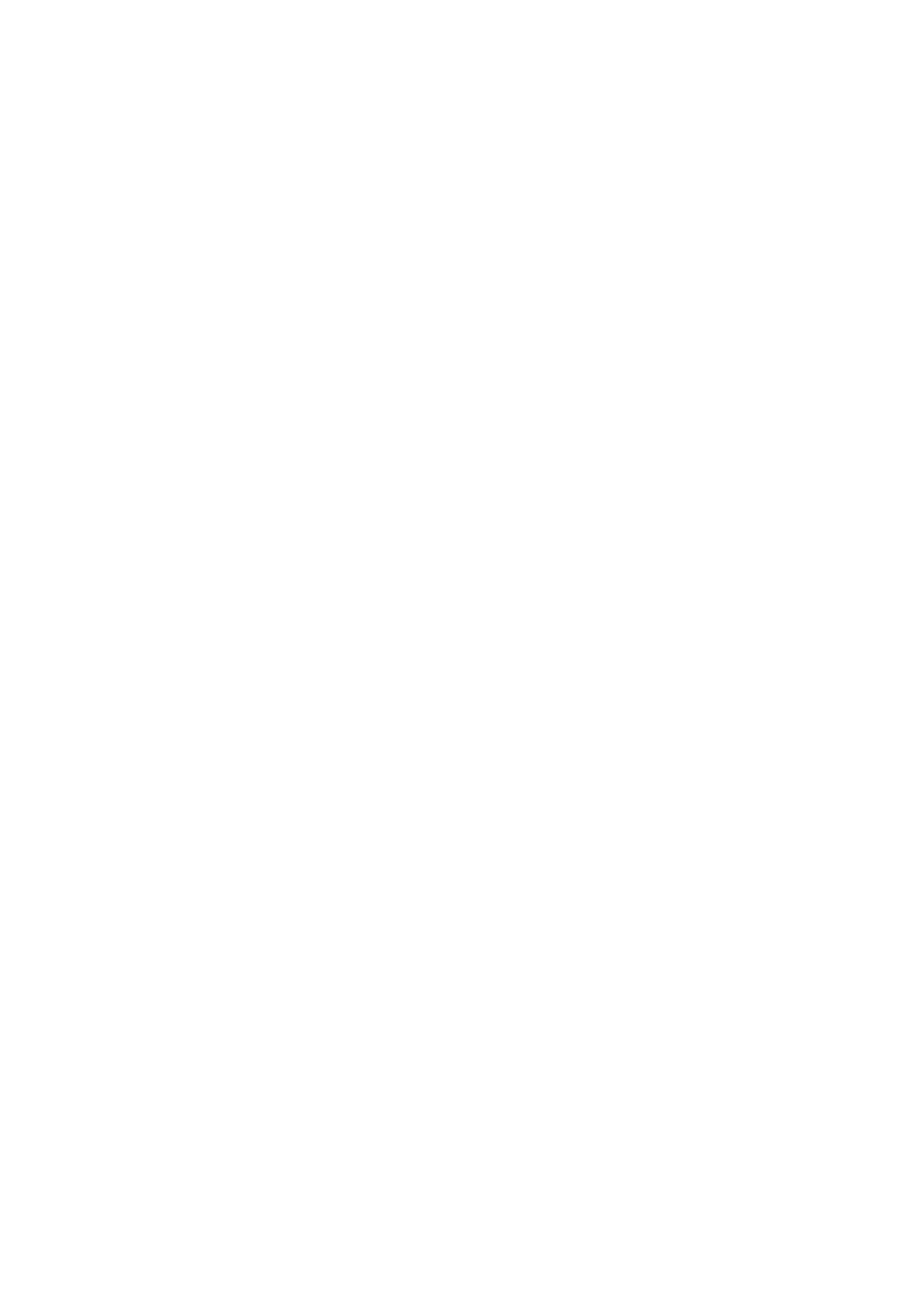#### **Board Changes**

Dr James Routh joined ABD as Chief Executive Officer in October 2018. James has brought significant experience of leadership within global engineering businesses and a track record of strategy, product development and M&A that will be invaluable to the Group. Since joining, James has visited our operations and an increasing number of our customers and suppliers in the USA, Japan and Germany, and developed an updated strategy to support the next phase of the Group's growth. James's CEO report provides an overview of the Group's strategic priorities in the years ahead.

As previously reported, Rob Hart has decided to step down from his role as Chief Financial Officer and the Board and will leave ABD in July 2019. I would like to take this opportunity to thank Rob for his contribution to the business over the last decade and wish him well in his future endeavours. The Board has commenced a search process to recruit an experienced CFO and we will provide an update in due course.

I can also report that Mat Hubbard has moved to the role of Chief Technology Officer from his previous position as Chief Operations Officer. He will provide important leadership to the development of the new products envisaged within our updated strategy and our detailed product development roadmap.

#### **Our People**

Our performance and ongoing strategic development are based on the continued commitment and development of our people. I am pleased to report that the Group continues to attract high quality individuals at all levels in the organisation. We seek to provide an attractive and stimulating working environment with exciting and interesting work, coupled to attractive rewards and benefits. I thank all our employees for their dedication and hard work through a particularly busy first six months of our financial year.

In anticipation of the expected continued growth of the business, and to focus on our updated strategic priorities, we continue to develop our senior management team. We have commenced a search process to recruit an Operations Director to take responsibility for our global operations and a Group HR Director to manage our polices and processes to ensure we attract and retain talent across an operational footprint of increasing complexity and demands.

#### **Interim Dividend**

The Board is recommending an interim dividend of 1.612p per ordinary share, payable on 17 May 2019. The ex-dividend date will be 2 May 2019 and the record date will be 3 May 2019. The interim dividend represents an increase of 10% over the prior year.

#### *Anthony Best*

*Non-Executive Chairman 24 April 2019*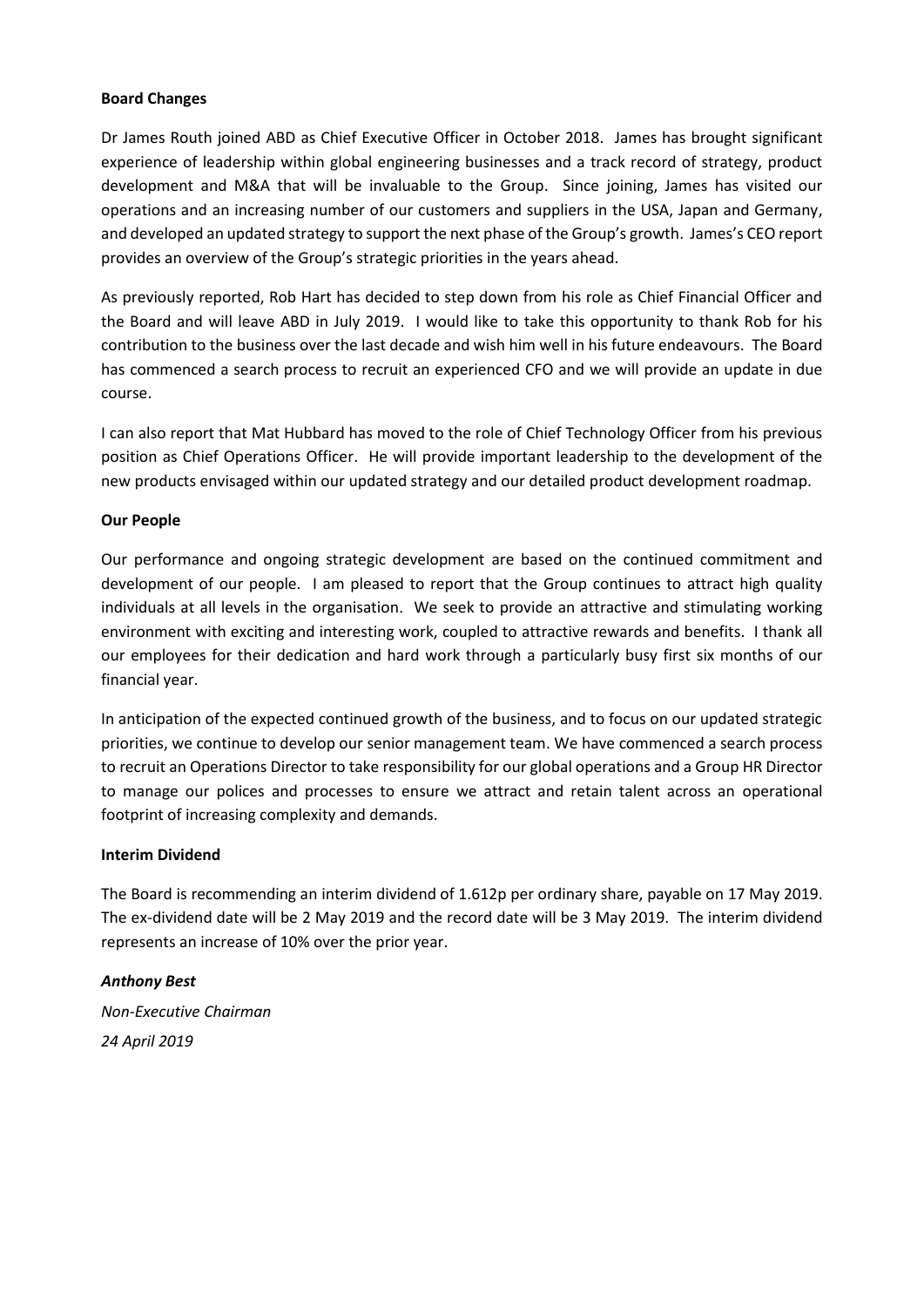#### **Chief Executive Officer's review**

#### **Results**

I am very pleased to report that the Group has delivered a record half year in terms of revenue and adjusted operating profit that demonstrates the ongoing demand for our products and services. The market and regulatory growth drivers in Advanced Driver Assistance Systems ("ADAS") and autonomous vehicle technology remain favourable and the Group's industry leadership leaves us well positioned to benefit from this long-term trend.

For the half year ended 28 February 2019 the Group delivered revenues of £25.8m, representing a 69% growth against the reported H1 2018 revenue of £15.3m. Revenues were positively influenced by a buoyant ADAS testing market, the success of new product launches and an operational initiative to reduce delivery lead times that pulled forward revenues which would otherwise had fallen into the second half of the year. Our sales to customers based outside the UK were similar to previous years at 98%.

The Track Testing sector of the business grew by 64% influenced strongly by continuing growth in demand for our Driving Robots which grew by 75% to £14.2m (H1 2018: £8.1m) as our products continue to evolve to meet the increasingly sophisticated demands of ADAS and autonomous vehicle testing requirements. Our production rates of driving robots have now reached record levels and significant progress has been made to improve operational processes and the supply chain to substantially reduce delivery lead times.

As reported previously, ABD has increased the manufacturing capacity for ADAS platforms for Guided Soft Targets ("GSTs") and we have introduced a new dedicated manufacturing cell for the new LaunchPad product line. This investment has facilitated revenue growth of 49% in ADAS Test Products to £8.8m (H1 2018: £5.9m). We have also launched a new more capable track testing communication product called TrackFi Powermesh to support the trend towards increasingly complex, multi-object ADAS test scenarios that are required for the development of vehicles with greater levels of autonomy.

The Laboratory Testing sector delivered strong growth of 117% to £2.8m (H1 2018: £1.3m) due to delivery of an aVDS simulator to a customer in China and a Suspension Parameter Measurement Machine ("SPMM") to a European customer. We are seeing increasing demand for SPMM products, particularly in Asia Pacific as new entrants to the market require the ability to characterise vehicle suspension systems.

Overall, the Group delivered strong revenue growth in the first half in most international territories with notable performances in the USA (+108%), UK & Europe (+90%) and Asia Pacific (+46%) which was primarily driven by demand from China.

During the first half of the year we introduced changes to the way that we calculate our gross margin to better reflect the profitability of our products and services. As a result we have reclassified certain costs from cost of sales that are now reported within operating costs. On this revised basis, the reported gross margin for the Group declined modestly in the period to 50.1% (H1 2018: 51.4%) and this compares to 35.6% (H1 2018: 34.4%) using the previous methodology. The modest reduction in gross margin is due to product mix with a higher proportion of laboratory testing sales in the first half of the year.

Adjusted operating profit (excluding share option costs) increased by 95% to £6.4m (H1 2018: £3.3m) due to increased revenue and strong operating leverage through disciplined control of operating costs, resulting in adjusted operating margins improving by +320bps to 24.7% (H1 2018: 21.5%). On an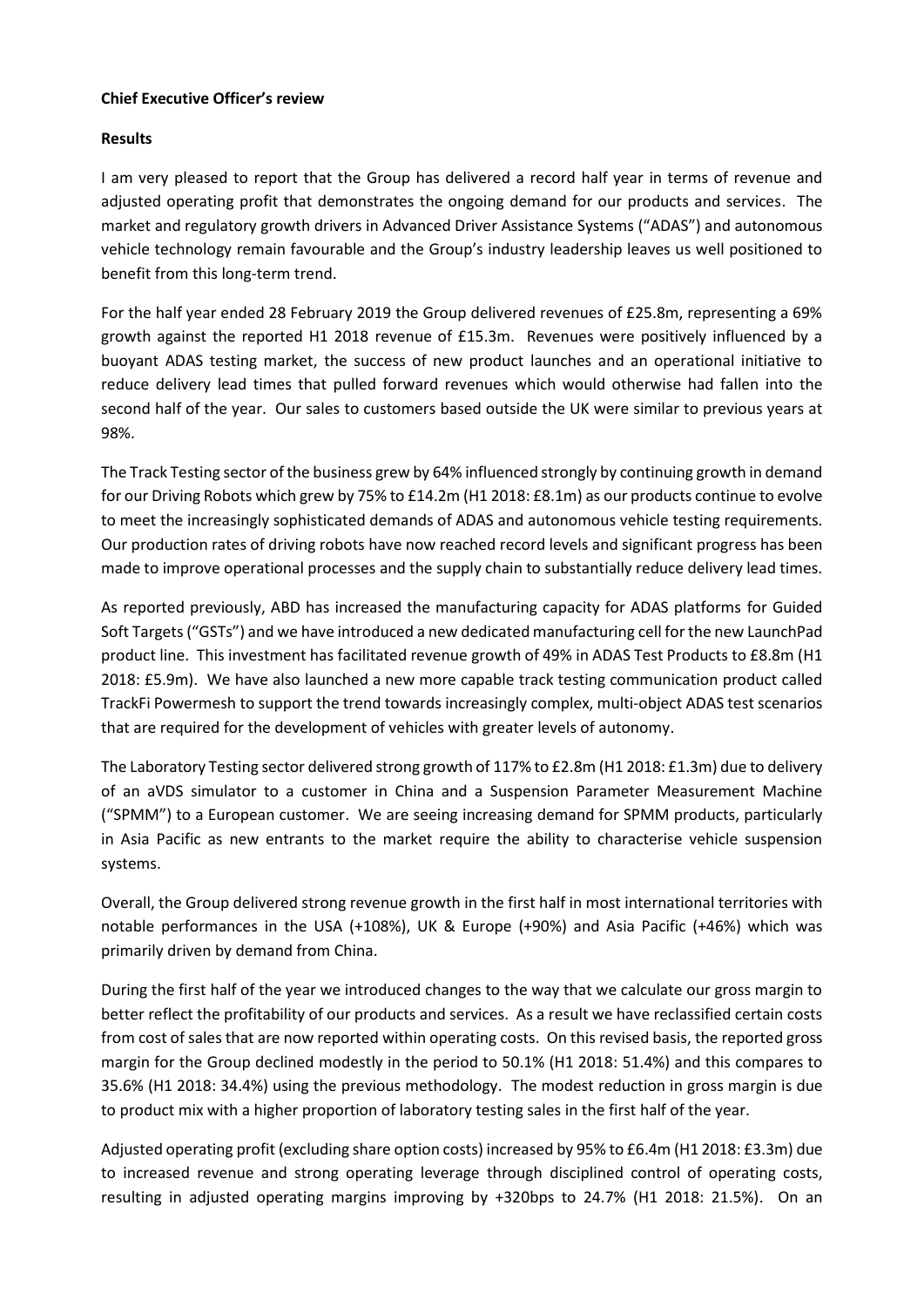underlying, like for like basis, operating costs have increased 42% as a result of the substantial growth in revenues and our ongoing investment programme. H2 2019 adjusted operating margins are anticipated to be broadly in line with FY 2018 margins as planned investments in resources, overseas facilities and infrastructure are implemented.

Reported profit before tax increased by 114% to £6.3m (H1 2018: £2.9m). Basic EPS and diluted EPS both increased by 130% to 28.36p and 27.61p respectively, driven by the strong operating performance and a decrease in the effective rate of tax from 18.7% to 11.6%.

#### **Market Update**

The Group operates within a significant long-term growth market, led by the ongoing development of ADAS technologies and the drive towards semi- and fully-autonomous vehicles that is also supported by fast evolving regulatory and vehicle safety standards. As part of the strategic development of the Group, the Board has considered the current and predicted market drivers, trends and needs.

The drive towards full autonomy has significant challenges and is proving to be far more complex than has been speculated on and publicised in the media. The commercial impact for ABD is that we anticipate an extended time period for the incremental implementation of ADAS systems on conventional vehicles than is currently being reported and an extension to autonomy implementation periods.

Automotive R&D spend on ADAS and autonomous vehicles continues to increase and whilst absolute market growth data is difficult to quantify, there are numerous reference points available from automotive OEMs and Tier 1 suppliers that support compound annual growth rates for ADAS related sales in excess of 20%. This, coupled with significant investment in infrastructure from the providers of testing track services, provides ABD with a strong market opportunity and continued high growth potential.

The draft agreement adopted by the United Nations Economic Commission for Europe (UNECE), a key UN standards agency, requiring all new vehicles to be equipped with Autonomous Emergency Braking ("AEB") and other ADAS systems is one of the most recent developments that illustrates the types of opportunity ABD can capitalise upon. This draft regulation was agreed by 40 countries led by Japan and the European Union but not including China, USA and India, and will come into effect in early 2020. Assisted Emergency Braking ("AEB") and other ADAS systems will then become mandatory for all new cars and light commercial vehicles from 2022. It is expected that regulation will develop further to include additional ADAS systems, such as Autonomous Emergency Steering ("AES"), as the technology develops.

Due to the incalculable number of potential scenarios and environmental conditions that ADAS systems and autonomous vehicles will encounter, there is a trend towards the use of simulation. Whilst adoption of simulators is at a formulative stage, we have acted early to develop a leading offer in this space. As customers have recognised the difficulty of evaluating their vehicle systems in live environments such as public roads, we are seeing growing levels of interest in our aVDS product.

In summary, we believe AB Dynamics remains uniquely positioned to continue to support global mobility providers throughout every stage of the shift towards semi- or fully-autonomous systems, whether they are traditional automotive OEMs or technology organisations investing heavily in Artificial Intelligence ("AI") and deep learning systems.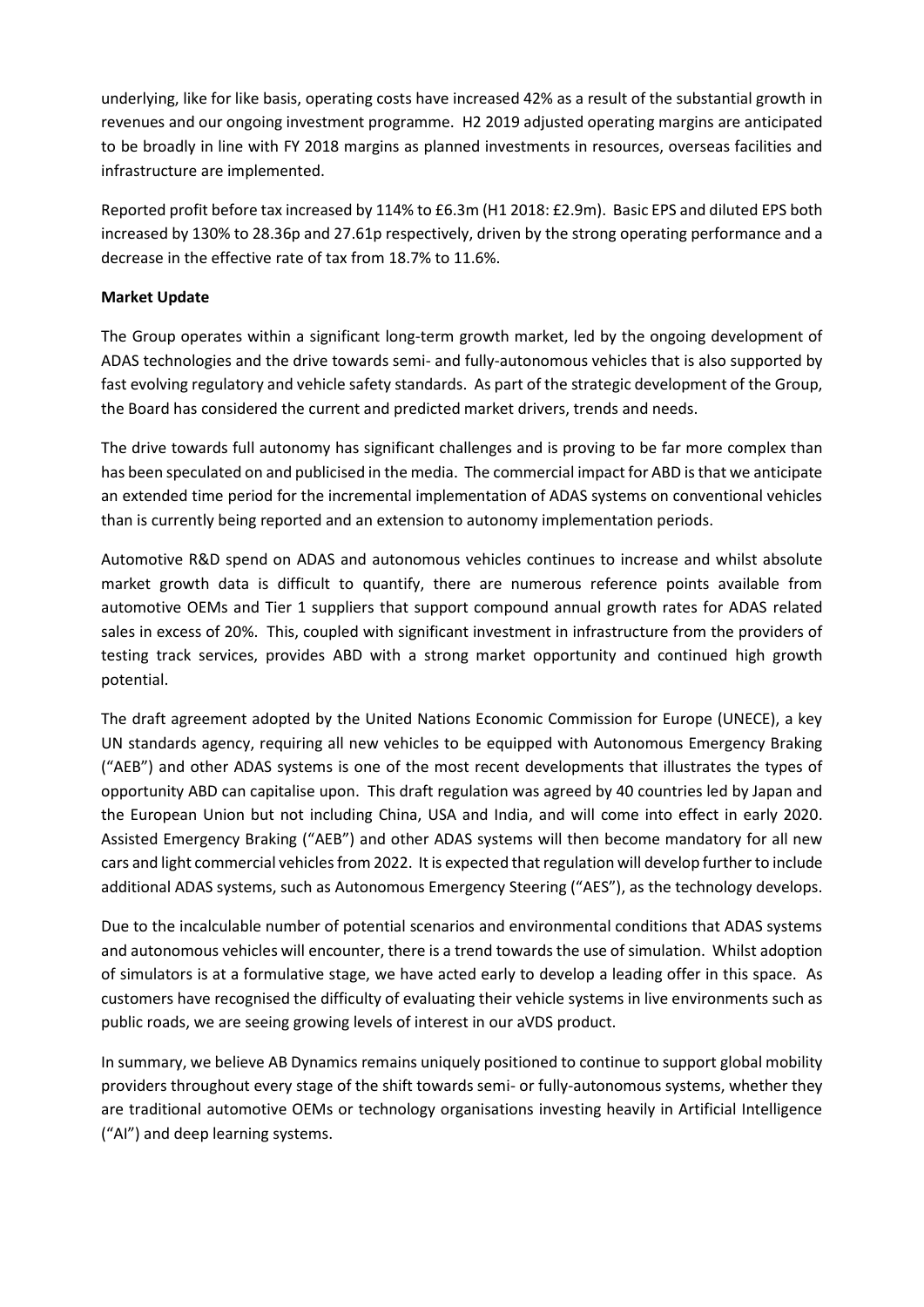#### **Our Strategic Priorities**

Since its inception in 1982 as an automotive engineering consultancy, ABD has constantly evolved to take leading positions in areas of product specialism commencing with SPMMs, through to systems for the testing and simulation of ADAS and autonomous systems today. To allow the Group to fully capture the market opportunities while leveraging our core strengths, we have developed an updated strategy for the next stage of our corporate development.

Our updated strategy has five key strategic priorities to build on our strong track record of sustainable growth:

#### **i. New Product Development**

Following an extensive review of the trends, drivers and needs within our selected addressable markets and an assessment of ABD's competitive position, we have developed an extensive Product & Technology Roadmap. This roadmap supports the growth ambitions of the Group through disciplined and targeted investment and is a key foundation of the strategy.

Ongoing development of regulation and legislation, consumer demands for active safety, incremental introduction of ADAS technology and the limits of current autonomous technologies supports increased investment in our product portfolio and provides us with confidence in the long-term demand for our products. Our planned new product launches include a combination of new products and an evolution of existing products as testing requirements become more complex.

#### **ii. Capability & Capacity**

A key element of the updated strategy is to ensure that appropriate levels of capability and capacity are available to meet the future growth demands of the business in terms of human resources, facilities, infrastructure, manufacturing capability and Business Management Systems (IT). We have identified clear requirements for these areas of development based on the planned growth profile over the strategic review cycle.

The Group has now received full planning permission for our new 2,846m<sup>2</sup> facility adjacent to our existing main building, which will be used as a simulation centre of excellence and engineering research and development and will be ready for occupation in the second half of 2020. In addition, we have identified a need for a new Business Management System incorporating ERP, CRM, finance and operations.

#### **iii. International Footprint**

As a global business supplying advanced engineering solutions to a demanding blue-chip client base it is important to have a local presence to provide the Service and Support element envisaged in our updated strategy. We have already commenced operations from new facilities in Germany and the USA and as part of our planned international expansion we intend to establish ABD operations in other key markets.

Our sales strategy is evolving to address selected key markets through direct sales by establishing sales resources in our international locations that will be supported by a strengthened sales function in the UK through a combination of recruitment, training and IT systems.

International locations will allow us to build closer relationships with our customers and in particular our Key Accounts in order to meet their continually evolving requirements and to ensure that we maintain our close partnerships to ensure we meet their current and future needs.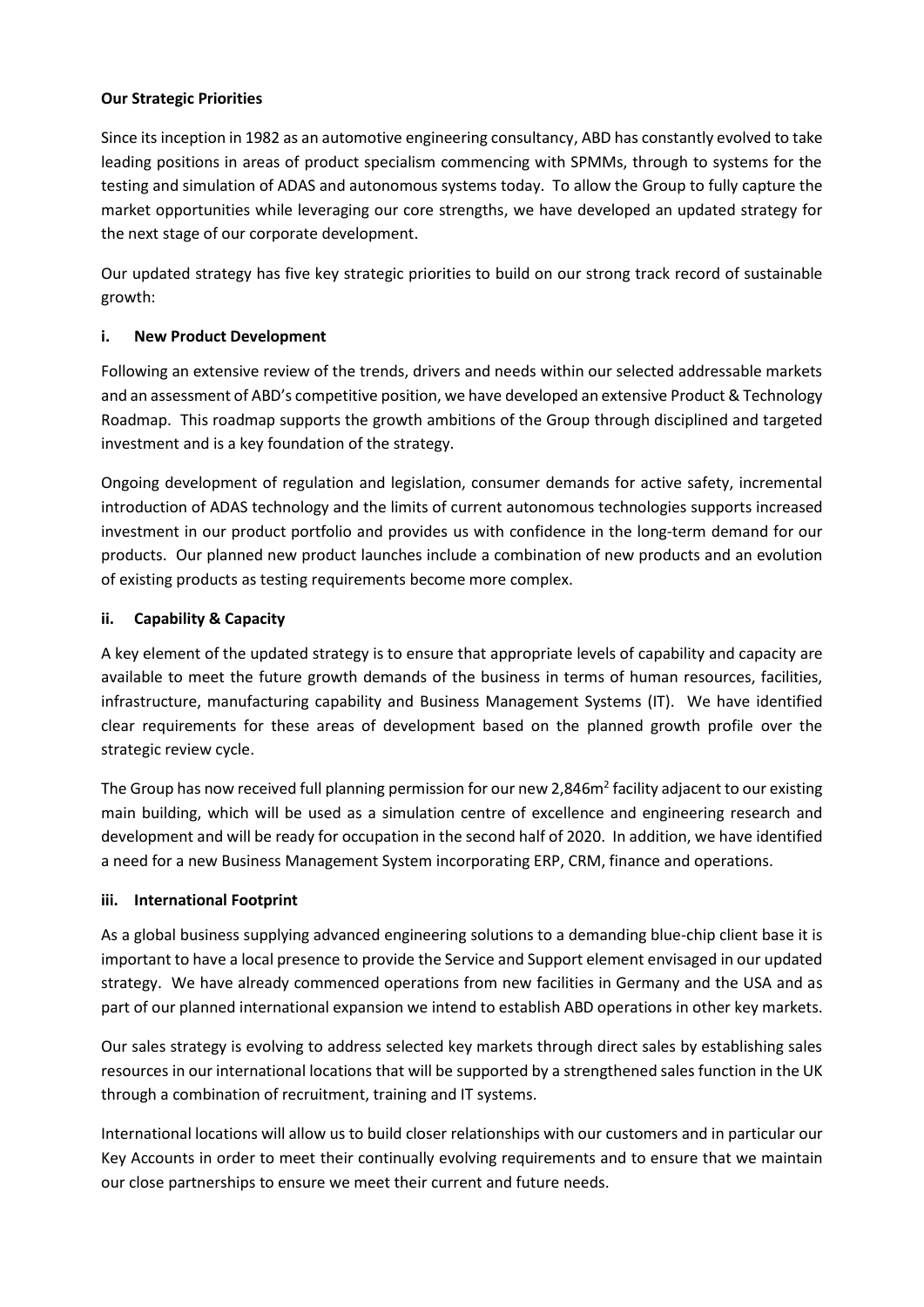#### **iv. Service and Support**

We recently delivered our 1000<sup>th</sup> driving robot system and our overall installed base of products is increasing rapidly in all our key markets. As regulation and the sophistication and integration of ABD's products increases, customers will need greater levels of local service and support. Customers require timely technical support and provision of services such as spares, maintenance, calibration, training and on-site technical support and this will form part of our ongoing development.

This is an evolution of the existing ABD operating model and will provide enhanced earnings visibility as we provide additional value adding services.

#### **v. Acquisitive Growth**

Although the strategic plan is based on delivering long term, sustainable organic growth there may be opportunities where selective acquisitions could provide an expedited route to growth. This may be to accelerate and de-risk product and technology development, broaden our geographic footprint or to assist vertical integration.

Any acquisition activity would be highly targeted against defined strategic, operational, financial and cultural criteria and would be value enhancing before being considered. ABD will develop the additional internal skills and capabilities required to support any acquisition activity.

#### **Summary & Outlook**

Overall, I am very pleased with the performance of the Group and it is clear I have joined an outstanding business. The strategy we are announcing today provides the means to leverage our current strengths, capabilities and track record to fully capture the market opportunities ahead.

There will be many phases to the development of fully autonomous vehicles and we foresee extended periods of time before they can satisfy a significant part of society's mobility requirements. There remain significant barriers to adoption including technical, ethical, legal, financial and infrastructure and these challenges will result in the incremental implementation of ADAS systems over many years to come. The ongoing regulatory environment and consumer demand for safety are also driving technological advancements in global mobility requirements and this provides a highly supportive market backdrop to the Group's activities.

The second half of the financial year has started positively, and our order book visibility gives the Board confidence in the outlook for ABD for the remainder of 2019 and beyond.

*Dr James Routh Chief Executive Officer 24 April 2019*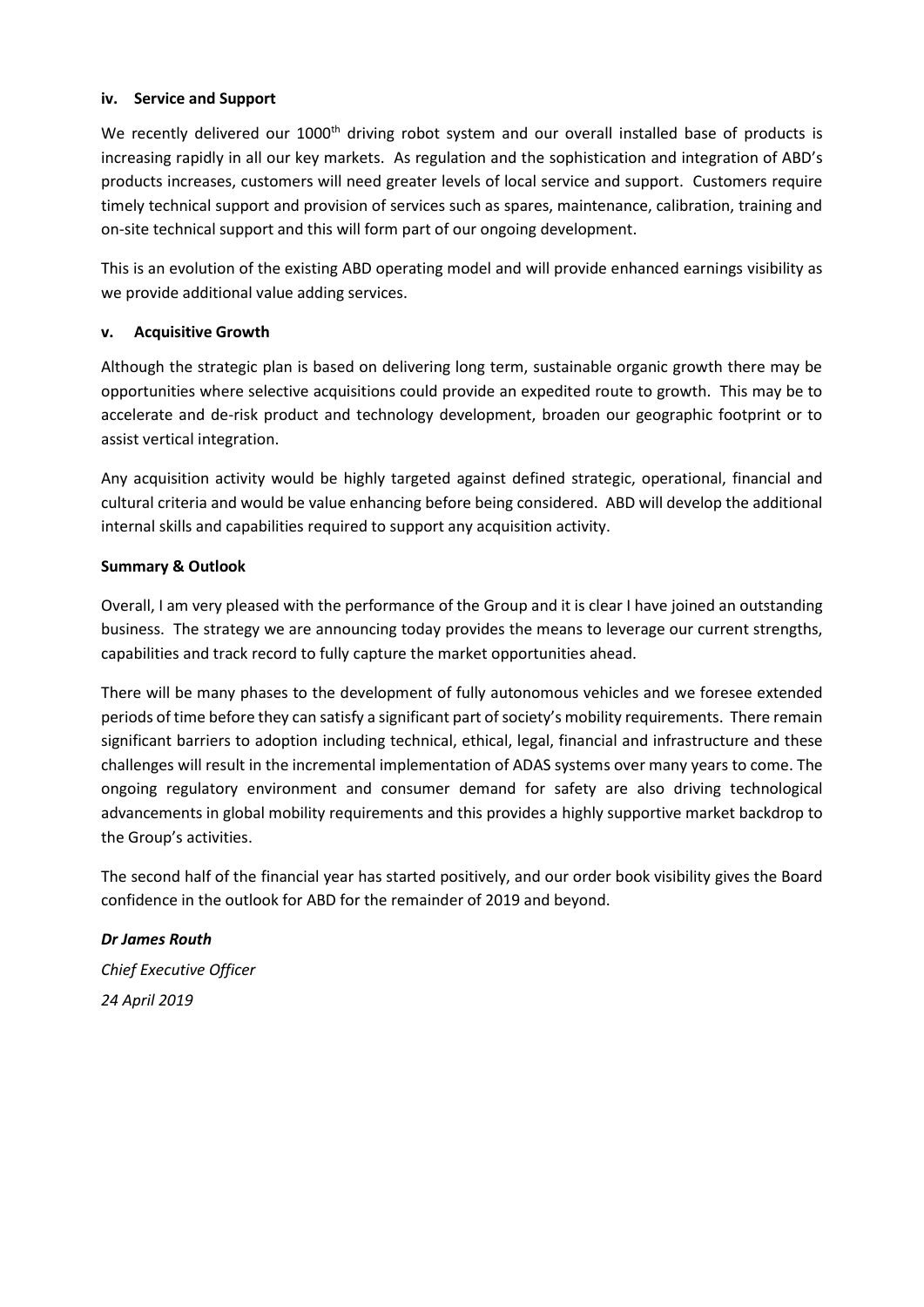### **AB Dynamics plc Unaudited consolidated statement of comprehensive income**

|                                                                      |                | Unaudited 6<br>months | Unaudited<br>6 months | Audited<br>Year  |
|----------------------------------------------------------------------|----------------|-----------------------|-----------------------|------------------|
|                                                                      |                | ended 28              | ended 28              | ended            |
|                                                                      |                | February              | February              | 31 August        |
|                                                                      |                | 2019<br>£             | 2018<br>Restated      | 2018<br>Restated |
|                                                                      |                |                       | £                     | £                |
|                                                                      | <b>Notes</b>   |                       |                       |                  |
| Revenue                                                              | 3              | 25,808,560            | 15,286,844            | 37,051,145       |
| Cost of sales                                                        |                | (12,888,817)          | (7,421,695)           | (18,583,862)     |
| Gross profit                                                         |                | 12,919,743            | 7,865,149             | 18,467,283       |
| <b>Operating Costs</b>                                               |                | (6, 538, 269)         | (4,581,250)           | (9,924,715)      |
| <b>Adjusted Operating profit before Share</b><br>based payment costs |                | 6,381,474             | 3,283,899             | 8,542,568        |
| Share based payment costs                                            |                | (146, 482)            | (366, 204)            | (659, 167)       |
| <b>Operating Profit</b>                                              |                | 6,234,992             | 2,917,695             | 7,883,401        |
| Net finance income and (costs)                                       |                | 57,398                | 18,977                | 63,167           |
| <b>Profit before taxation</b>                                        |                | 6,292,390             | 2,936,672             | 7,946,568        |
| Income tax expense                                                   |                | (731, 932)            | (548, 767)            | (931,900)        |
| Profit after taxation and total                                      |                | 5,560,458             | 2,387,905             | 7,014,668        |
| comprehensive income for the period                                  |                |                       |                       |                  |
| Earnings per share-Basic                                             | $\overline{2}$ | 28.36p                | 12.35p                | 36.29p           |
| Earnings per share-Diluted                                           | $\overline{2}$ | 27.61p                | 12.03p                | 35.03p           |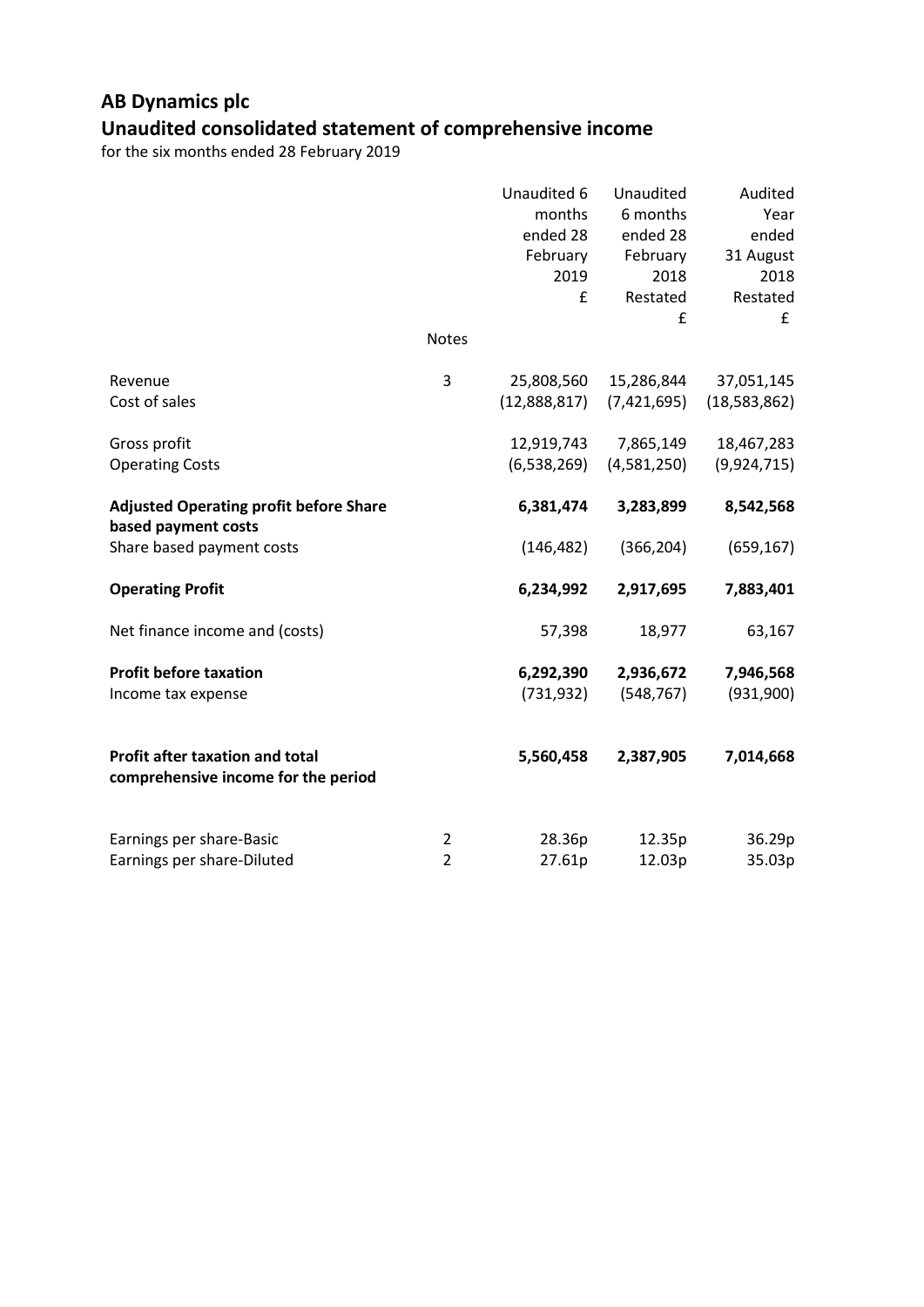## **AB Dynamics plc Unaudited consolidated statement of financial position**

|                                             | Unaudited<br>28 February<br>2019<br>£ | Unaudited<br>28 February<br>2018<br>£ | Audited<br>31 August<br>2018<br>£ |
|---------------------------------------------|---------------------------------------|---------------------------------------|-----------------------------------|
|                                             |                                       |                                       |                                   |
| <b>ASSETS</b>                               |                                       |                                       |                                   |
| <b>NON-CURRENT ASSETS</b>                   |                                       |                                       |                                   |
| Property, plant and equipment               | 14,831,949                            | 12,943,824                            | 13,679,409                        |
| Deferred tax assets                         | 1,614,931                             | 208,646                               | 1,288,777                         |
| Intangible assets                           | 212,534                               |                                       |                                   |
|                                             | 16,659,414                            | 13,152,470                            | 14,968,186                        |
| <b>CURRENT ASSETS</b>                       |                                       |                                       |                                   |
| Inventories                                 | 9,641,236                             | 6,878,530                             | 6,903,374                         |
| Trade receivables                           | 9,051,071                             | 6,251,428                             | 6,489,393                         |
| Other receivables, deposits and prepayments | 1,867,634                             | 1,614,098                             | 1,980,870                         |
| Amount owing by contract customers          | 398,564                               | 1,012,889                             | 2,188,770                         |
| Taxation                                    | 183,866                               |                                       | 55,749                            |
| Cash and cash equivalents                   | 18,938,664                            | 12,895,939                            | 15,941,961                        |
|                                             | 40,081,035                            | 28,652,884                            | 33,560,117                        |
| <b>TOTAL ASSETS</b>                         | 56,740,449                            | 41,805,354                            | 48,528,303                        |
| <b>EQUITY AND LIABILITIES</b>               |                                       |                                       |                                   |
| Called up share capital                     | 196,792                               | 193,875                               | 195,365                           |
| Share premium account                       | 10,821,426                            | 9,668,311                             | 10,257,615                        |
| Reconstruction reserve                      | (11, 284, 500)                        | (11, 284, 500)                        | (11, 284, 500)                    |
| Merger relief reserve                       | 11,390,000                            | 11,390,000                            | 11,390,000                        |
| Retained earnings                           | 33,005,038                            | 21,741,167                            | 27,484,250                        |
| TOTAL EQUITY ATTRIBUTABLE TO OWNERS OF      |                                       |                                       |                                   |
| THE COMPANY AND TOTAL EQUITY                | 44,128,756                            | 31,708,853                            | 38,042,730                        |
| <b>NON-CURRENT LIABILITIES</b>              |                                       |                                       |                                   |
| Deferred tax liabilities                    | 359,040                               |                                       | 339,040                           |
| <b>CURRENT LIABILITIES</b>                  |                                       |                                       |                                   |
| Trade and other payables                    | 12,252,653                            | 9,461,622                             | 10,146,533                        |
| Provision for taxation                      |                                       | 634,879                               |                                   |
|                                             | 12,252,653                            | 10,096,501                            | 10,146,533                        |
| <b>TOTAL LIABILITIES</b>                    | 12,611,693                            | 10,096,501                            | 10,485,573                        |
| <b>TOTAL EQUITY AND LIABILITIES</b>         | 56,740,449                            | 41,805,354                            | 48,528,303                        |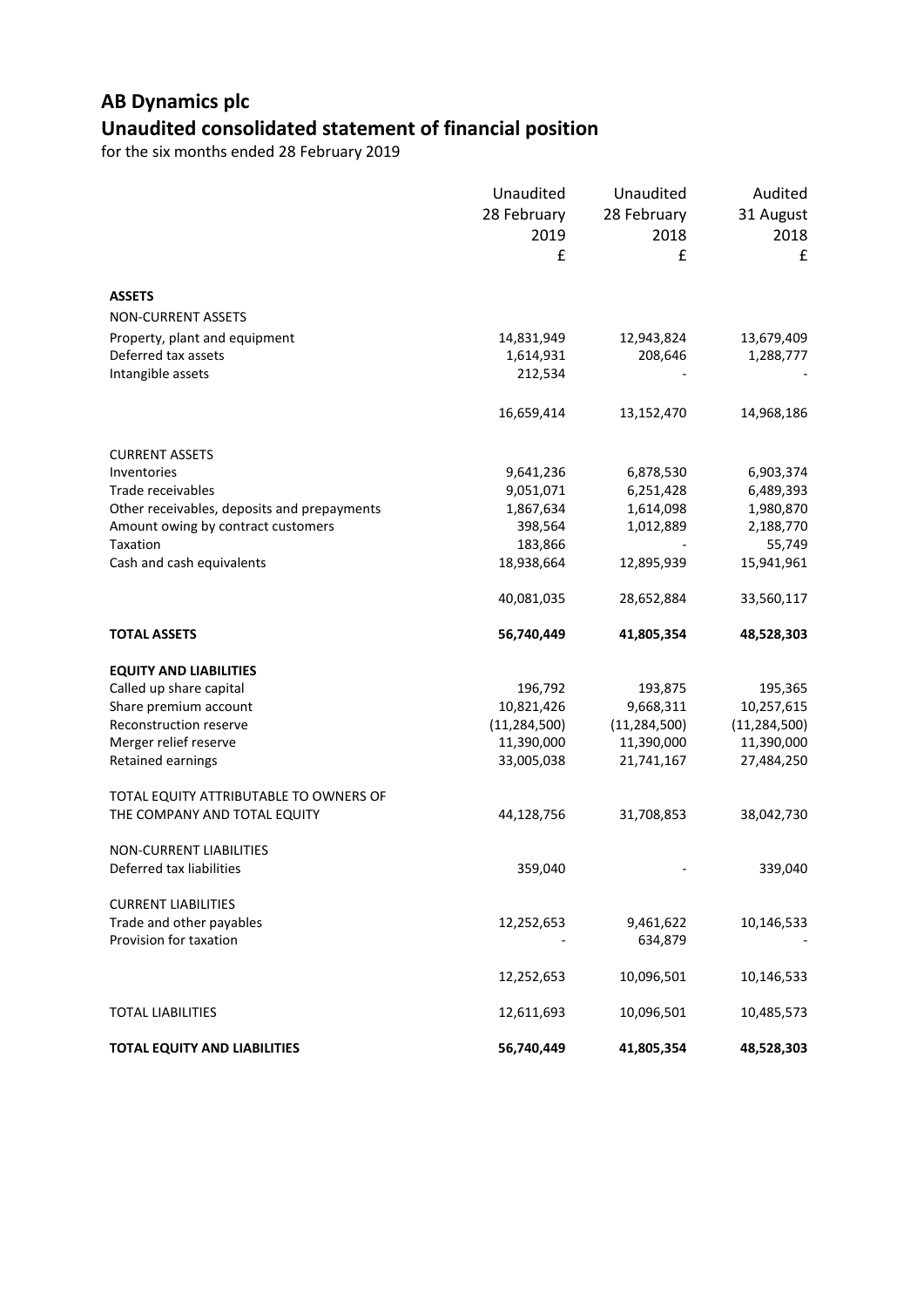## **AB Dynamics plc Unaudited statement of changes in equity**

|                                                                                   | Share<br>capital | Share<br>premium | Merger<br>relief<br>reserve | Reconstruction<br>reserve | Retained<br>profits | Total<br>equity |
|-----------------------------------------------------------------------------------|------------------|------------------|-----------------------------|---------------------------|---------------------|-----------------|
|                                                                                   | £                | £                | £                           | £                         | £                   | £               |
| At 1 September 2018                                                               | 195,365          | 10,257,615       | 11,390,000                  | (11, 284, 500)            | 27,484,250          | 38,042,730      |
| Share based payment expense                                                       |                  |                  |                             |                           | 146,482             | 146,482         |
| Profit after taxation and Total<br>comprehensive Income for the<br>financial year |                  |                  |                             |                           | 5,560,458           | 5,560,458       |
| Tax impact of exercised Share<br>Options                                          |                  |                  |                             |                           | 243,651             | 243,651         |
| Dividend paid                                                                     |                  |                  |                             |                           | (429, 803)          | (429, 803)      |
| Issue of shares, net of share<br>issue costs                                      | 1,427            | 563,811          |                             |                           |                     | 565,238         |
| At 28 February 2019                                                               | 196,792          | 10,821,426       | 11,390,000                  | (11, 284, 500)            | 33,005,038          | 44,128,756      |
| At 1 September 2017                                                               | 191,119          | 8,579,265        | 11,390,000                  | (11, 284, 500)            | 19,370,938          | 28,246,822      |
| Share based payment<br>expense                                                    |                  |                  |                             |                           | 366,204             | 366,204         |
| Profit after taxation and Total<br>comprehensive Income for<br>the financial year |                  |                  |                             |                           | 2,387,905           | 2,387,905       |
| Dividend paid                                                                     |                  |                  |                             |                           | (383, 880)          | (383, 880)      |
| Issue of shares, net of share<br>issue costs                                      | 2,756            | 1,089,046        |                             |                           |                     | 1,091,802       |
| At 28 February 2018                                                               | 193,875          | 9,668,311        | 11,390,000                  | (11, 284, 500)            | 21,741,167          | 31,708,853      |
| At 1 September 2017                                                               | 191,119          | 8,579,265        | 11,390,000                  | (11, 284, 500)            | 19,370,938          | 28,246,822      |
| Share based payment<br>expense                                                    |                  |                  |                             |                           | 659,167             | 659,167         |
| Profit after taxation and<br>Total comprehensive<br>Income for the financial year |                  |                  |                             | $\overline{\phantom{a}}$  | 7,014,668           | 7,014,668       |
| Tax impact of exercised Share<br>Options                                          |                  |                  |                             |                           | 1,107,382           | 1,107,382       |
| Dividend paid                                                                     |                  |                  |                             |                           | (667, 905)          | (667, 905)      |
| Issue of shares, net of share<br>issue costs                                      | 4,246            | 1,678,350        |                             |                           |                     | 1,682,596       |
| At 31 August 2018                                                                 | 195,365          | 10,257,615       | 11,390,000                  | (11, 284, 500)            | 27,484,250          | 38,042,730      |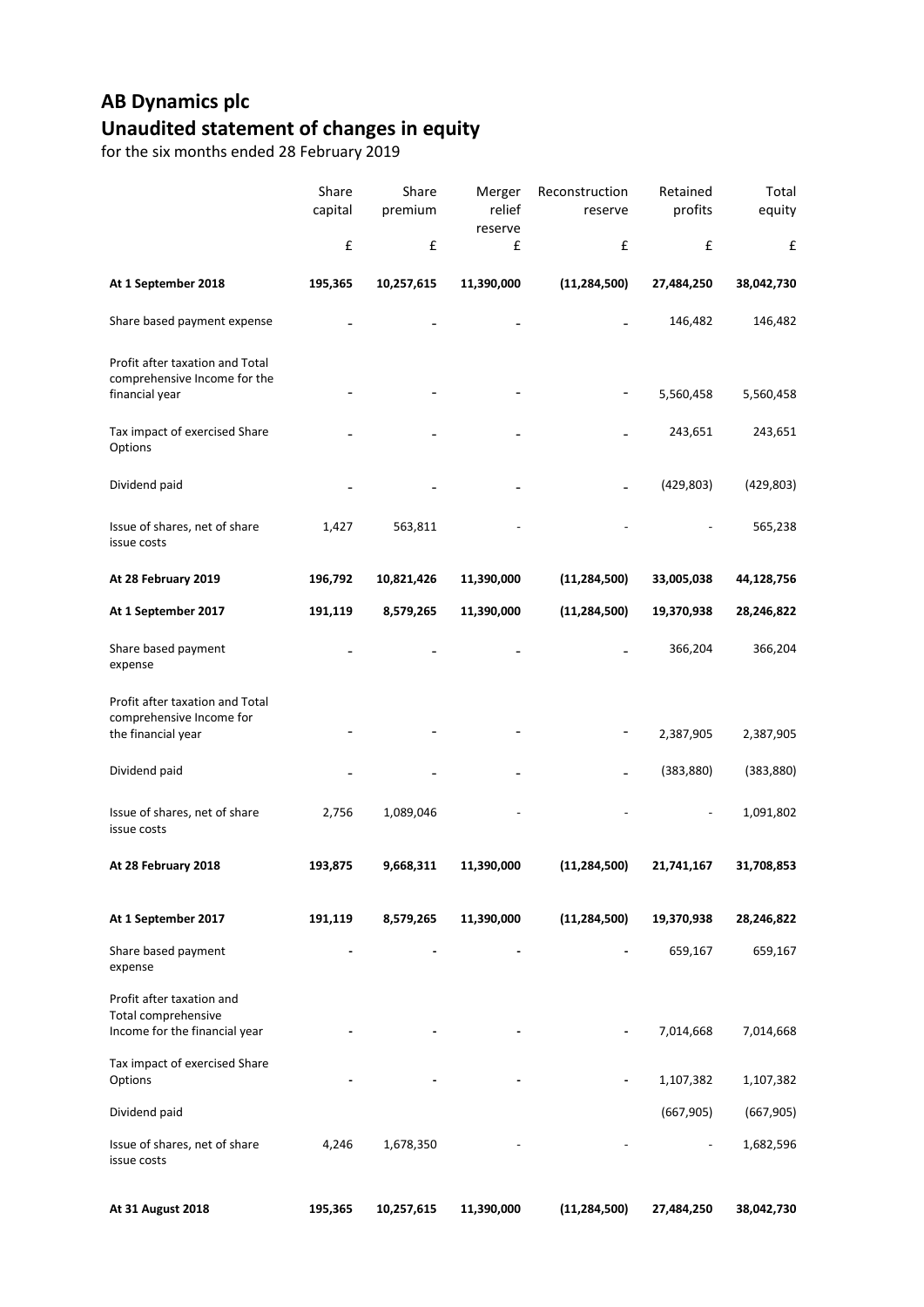### **AB Dynamics plc Unaudited cash flow statement**

|                                                          | Unaudited           | Unaudited   | Audited           |
|----------------------------------------------------------|---------------------|-------------|-------------------|
|                                                          | 6 months            | 6 months    | Year              |
|                                                          | Ended               | Ended       | Ended             |
|                                                          | 28 February<br>2019 | 28 February | 31 August<br>2018 |
|                                                          | £                   | 2018<br>£   |                   |
|                                                          |                     |             | £                 |
| Cash flow from operating activities                      |                     |             |                   |
| Profit before taxation                                   | 6,292,390           | 2,936,672   | 7,946,568         |
| Adjustments for: -                                       |                     |             |                   |
| Depreciation of property, plant and equipment            | 473,072             | 214,245     | 462,994           |
| Loss on sale of property, plant and equipment            |                     | 6,750       | 14,606            |
| Interest income                                          | (57, 398)           | (18, 977)   | (63, 167)         |
| Share based payment                                      | 146,482             | 366,204     | 659,167           |
| Operating cash flows, before working capital changes     | 6,854,546           | 3,504,894   | 9,020,168         |
| Decrease/(increase) in inventories                       | (2,737,862)         | (1,919,095) | (1,943,939)       |
| Decrease/(increase) in trade and other receivables       | (658, 236)          | 1,448,578   | (332,040)         |
| (Decrease)/increase in other payables                    | 1,956,502           | 2,509,819   | 3,194,730         |
| Cash flow (used in) / from operations                    | 5,414,950           | 5,544,196   | 9,938,919         |
| Interest received                                        | 57,398              | 18,977      | 63,167            |
| Income tax paid                                          | (280, 236)          | (294, 586)  | (1,002,057)       |
| Net cash flow (used in) / from operating activities      | 5,192,112           | 5,268,587   | 9,000,029         |
| Cash flow used in investing activities                   |                     |             |                   |
| Purchase of property, plant and equipment                | (1,838,146)         | (2,699,915) | (3,698,478)       |
| Sale of property, plant and equipment                    |                     |             | 6,374             |
| Investment in GmbH                                       | (492, 698)          |             |                   |
| Net cash flow used in investing activities               | (2,330,844)         | (2,699,915) | (3,692,104)       |
| Cash flow used in financing activities                   |                     |             |                   |
| Dividends paid                                           | (429, 803)          | (383, 880)  | (667, 905)        |
| Proceeds from issue of share capital, net of share issue | 565,238             | 1,091,802   | 1,682,596         |
| costs                                                    |                     |             |                   |
| Net cash flow from/(used in) financing activities        | 135,435             | 707,922     | 1,014,691         |
| Net (decrease) / increase in cash and cash equivalents   | 2,996,703           | 3,276,594   | 6,322,616         |
| Cash and cash equivalents at beginning of period         | 15,941,961          | 9,619,345   | 9,619,345         |
| Cash and cash equivalents at end of period               | 18,938,664          | 12,895,939  | 15,941,961        |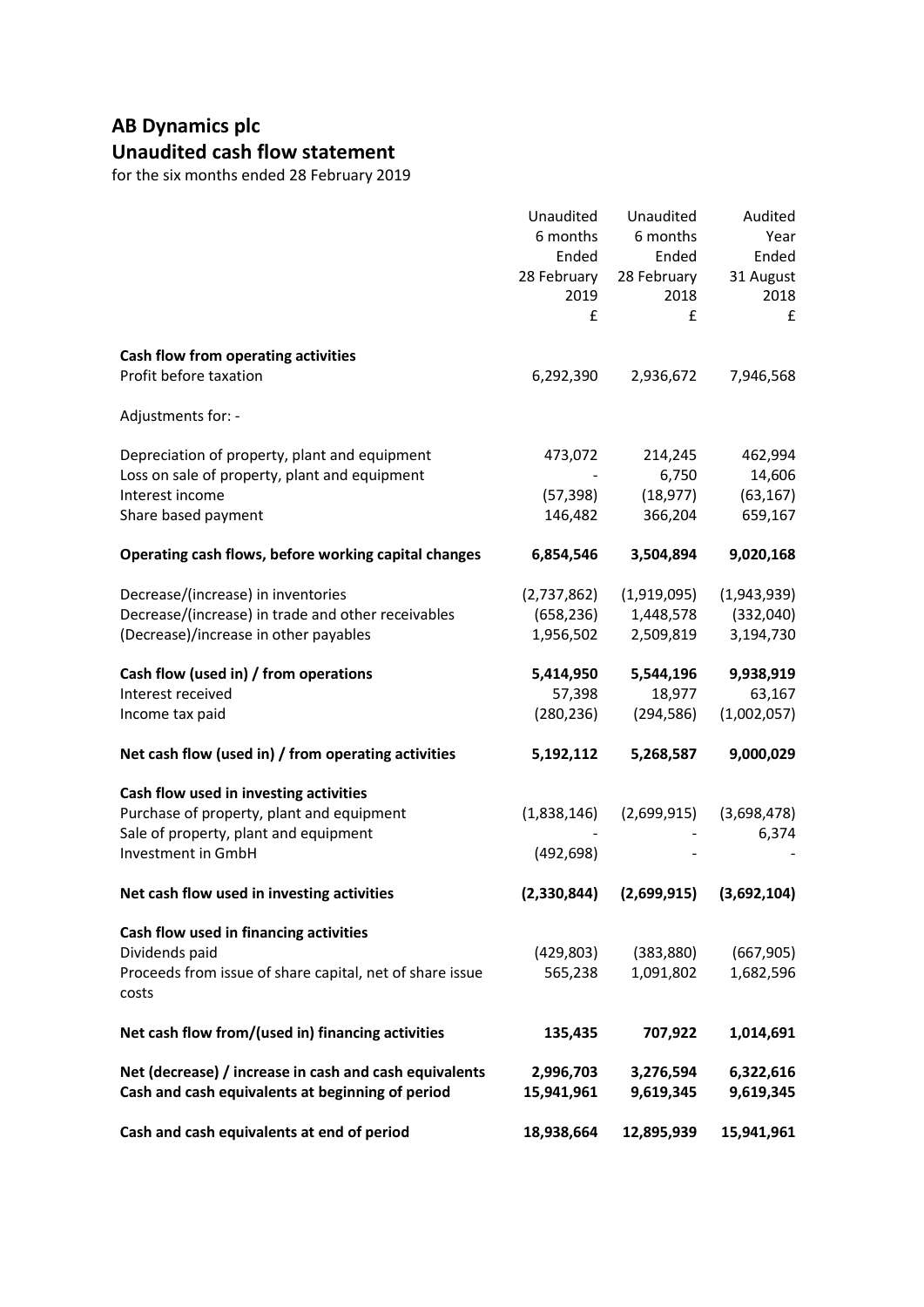# **AB Dynamics plc Notes to the unaudited interim report**

for the six months ended 28 February 2019

#### **1. Basis of preparation**

The Company is a public limited company limited by shares and incorporated under the UK Companies Act. The Company is domiciled in the United Kingdom and the registered office and principal place of business is Middleton Drive, Bradford on Avon, Wiltshire, BA15 1GB.

The principal activity is the specialised area of design and manufacture of test equipment for vehicle suspension, steering, noise and vibration. The company also offers a range of services which include analysis, design, prototype manufacture, testing and development.

The interim financial information has been prepared in accordance with the basis of the accounting policies set out in the annual report and accounts for the year ended 31 August 2018, which have been prepared in accordance with International Financial Reporting Standards as adopted for use by the European Union. The interim accounts are unaudited and do not constitute statutory accounts as defined in Section 434 of the Companies Act 2006.

The same accounting policies, presentation and methods of computation have been followed in this unaudited interim financial information as those which were applied in the preparation of the Group's annual statements for the year ended 31 August 2018, upon which the auditors issued an unqualified opinion, and which have been delivered to the registrar of companies.

During the period management have undertaken an exercise to reanalyse costs between cost of sales and operating expenses in order to better reflect what management consider to be the nature of these costs. As a result of this exercise, management have applied the same principles retrospectively for the period to 28 February 2018 and the year end 31 August 2018 which have resulted in reclassifications in the income statement in these periods. There was no overall impact on profit after tax in any period.

The interim financial information has been drawn up using accounting policies and presentation expected to be adopted in the Group's full financial statements for the year ended 31 August 2019. Any new standards that will be adopted in full for the first time in the year-end financial statements did not have a material impact on this interim financial information.

The interim financial information for the six months ended 28 February 2019 was approved by the Board on 23 April 2019.

The Directors are declaring an interim dividend of 1.612p per ordinary share. The ex-dividend date will be 2 May, the record date 3 May and the payment date 17 May 2019.